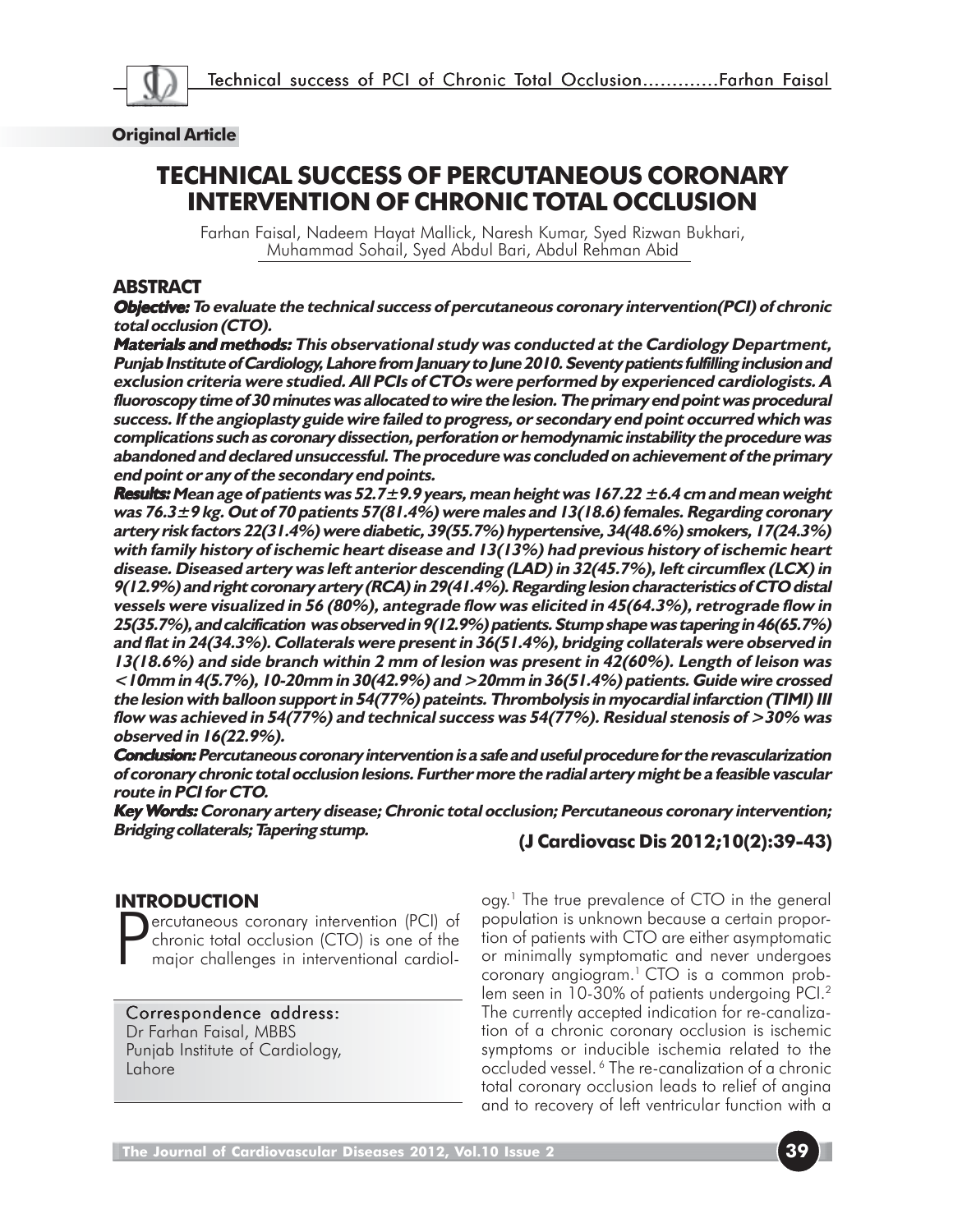favorable effect on survival<sup>3</sup>. Primary success rate is relatively low, as re-canalization of CTO is a complex procedure due to inability to cross the occlusion with the guide wire. Moreover, the overall procedure and fluoroscopy time is longer and equipment use is higher than PCI of non-occluded Vessels and with a high recurrence rate. 4-5

PCI of chronic coronary occlusions can be performed with a success rate of 88.9–90.8%, but with a higher rate of restenosis than after angioplasty of non-occluded vessels.7

This study was designed to evaluate the outcome of PCI of CTO lesions in terms of technical success. Furthermore to identify factors leading to successful PCI i.e. tapered stump, smaller missing segment.

The study will clarify our understanding of PCI to CTO in terms of patient selection who will benefit most from intervention and in whom intervention should not be performed. Successful PCI for CTO has shown to alleviate anginal symptoms, improve left ventricular ejection fraction, decrease the need for coronary bypass graft surgery (CABG) and prolong life.<sup>8</sup>

# **MATERIALS AND METHODS**

This observational study was conducted at the Cardiology Department, Punjab Institute of Cardiology, Lahore from January to June 2010. After fulfilling the inclusion criteria and taking informed consent 70 patients were studied. All patients were explained about protocol of study. Patients were included using non probability, purposive sampling technique.

All patients with chronic total occlusion having TIMI flow grade 0-1 undergoing PCI were included.

Patients with renal dysfunction, raised serum creatinine  $>1.4$  mg/dl, history of prior PCI, history of prior CABG were excluded.

Chronic total occlusion was defined as obstruction of a native coronary artery with no luminal continuity and TIMI flow grade 0-1. The duration of occlusion had to be more than 3 months, estimated from clinical events such as myocardial infarction, sudden onset or worsening of symptoms or proven by previous angiography.

Technical success was defined as restoration of TIMI flow grade 3 with residual stenosis <30% on coronary angiography.

All patients received a loading dose of 600 mg of clopidogrel and then 75 mg/d for 9 months in addition to 150 mg/d aspirin. During the procedure, intravenous heparin boluses were administered. All the PCIs of CTOs were performed by experienced cardiologist. Local anesthesia was given at the site of arterial puncture. A fluoroscopy time of 30 minutes was allocated to wire the lesion. If the angioplasty guide wire failed to progress, or complications occurred such as coronary dissection, perforation or hemodynamic instability the procedure was abandoned and declared unsuccessful. Selection of angioplasty guide wires and supporting balloons was at the discretion of PCI operators. Operators progressed from soft to stiff wires. Balloon pre-dilatation was mandated before stent placement. Stent assignment was at the discretion of the physician. Bare metal and drug eluting stents were used of available lengths 8-18 mm lengths and 2.5, 3.0, and 3.5 mm diameters. Post dilation was done to optimize angiographic deployment.

The procedure was concluded on achievement of the primary end point or any of the secondary end points.

The primary end point of the study was procedural success.

Secondary end point included failure of guide wire to cross the lesion, perforation, dissection, peri-procedural instability or death.

# **STATISTICAL ANALYSIS**

Data was analyzed on SPSS version 14.0. Nominal variables were presented as the frequencies and percentages and continuous variables were expressed as the mean  $\pm$  standard deviation. Since it was an observational study so no test of significance were applied.

## **RESULTS**

Mean age of study patients was  $52.7 \pm 9.9$ years, mean height was  $167.22 \pm 6.4$  Cm and mean weight was  $76.3 \pm 9$  Kg. Out of 70 patients 57(81.4%) were males and 13(18.6) were females. Regarding coronary artery risk factors 22(31.4%) were diabetic, 39(55.7%) hypertensive, 34(48.6%) smokers, 17(24.3%) with family history of ischemic heart disease and 13(13%) had previous history of ischemic heart disease.

Diseased artery was left anterior descending (LAD) in 32(45.7%), left circumflex (LCX) in 9(12.9%) and right coronary artery (RCA) in 29(41.4%) patients.

Regarding lesion characteristics of CTO, distal vessels were visualized in 56 (80%), antegrade flow was present in 45(64.3%), retrograde flow in 25(35.7%) and calcification was present in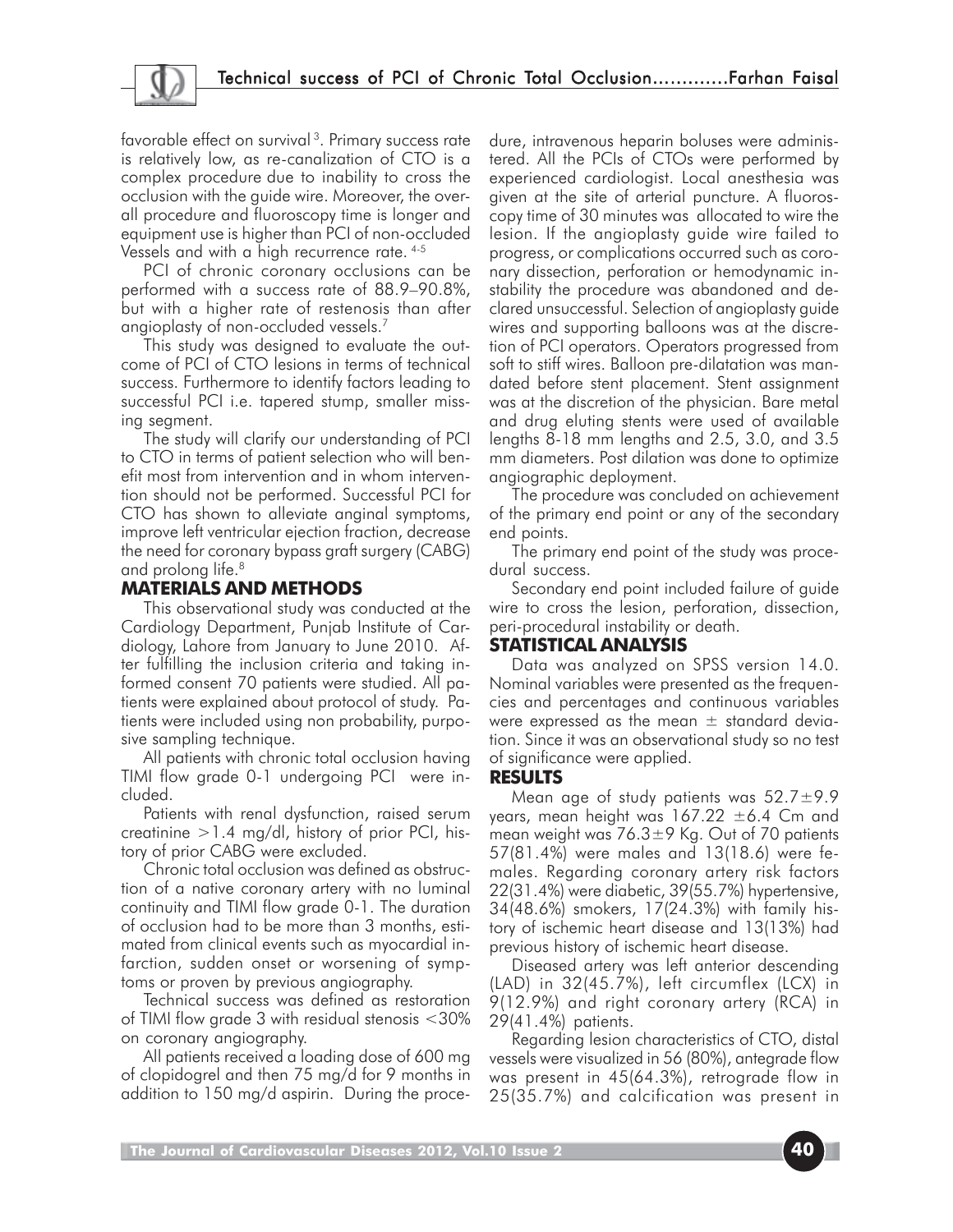

#### 9(12.9%).

In PCI of RCA lesions JR Guider was used and in left system cases XB 3 Guider was used. Predictors of successful PCI i.e. stump shape was tapering in 46(65.7%) and flat in 24(34.3%). Table 3. Collaterals were found in 36(51.4%), bridging collaterals were present in 13(18.6%), side branch within 2 mm of site of occlusion was observed in 42(60%) patients. Length of lesion was <10mm in 4(5.7%), 10-20mm in 30(42.9%) and >20mm in 36 (51.4%) patients. Guide wire crossed the lesion wtih balloon support in 54(77%). TIMI III flow was achieved in 54(77%) and technical success was 54(77%), residual stenosis of  $>30\%$  was observed in 16(22.9%). Table 4.

## **DISCUSSION**

In the current study the procedural success rate

#### **Table 1. Baseline characteristics**

LAD=Left anterior descending; LCX=Left circumflex; RCA=Right coronary artery

| Table 2. Angiographic lesion |  |  |
|------------------------------|--|--|
| characteristics of CTO       |  |  |

| <b>VARIABLES</b>          | <b>NUMBERS</b><br>(PERCENTAGES)<br>$(n=70)$ |  |
|---------------------------|---------------------------------------------|--|
| Distal vessels visualized | 56 (80%)                                    |  |
| Antegrade flow            | 45(64.3%)                                   |  |
| Retrograde flow           | 25(35.7%)                                   |  |
| Calcification             | $9(12.9\%)$                                 |  |

#### **Table 3. Predictors of successful PCI.**

#### **Table 4. Procedural characteristics**

was 77%. The success rate of PCI was higher than the success rates reported in the meta-analyses (53-68%)<sup>9</sup> but similar to the 70-75% reported by a few authors,<sup>10-13</sup> probably because the proportion of late chronic lesions was high in the present study. Puma et al<sup>14</sup> in their meta-analysis, reported that chronicity is the most important factor in predicting successful intervention and that the success rate in late chronic occlusion was significantly lower than that in early chronic occlusion.

In our study, the factors affecting the success of transradial PCI for CTO were also similar to these previous reports. Although the success of a CTO intervention might be dependent on experience of operator, the lesion type, and indications for intervention, the devices used for the procedure are critically important to the outcome, particularly in the case of transradial intervention. When the radial approach for CTO intervention is attempted, availability of sufficient guiding support becomes a major concern since it is generally not feasible to use a guiding catheter larger than 7 Fr. Accordingly, transfemoral coronary intervention is often preferred over transradial PCI for CTO because 7 or 8 Fr guiding catheters may be used to obtain greater back-up support, as compared to the 6 Fr guiding catheters frequently used in the

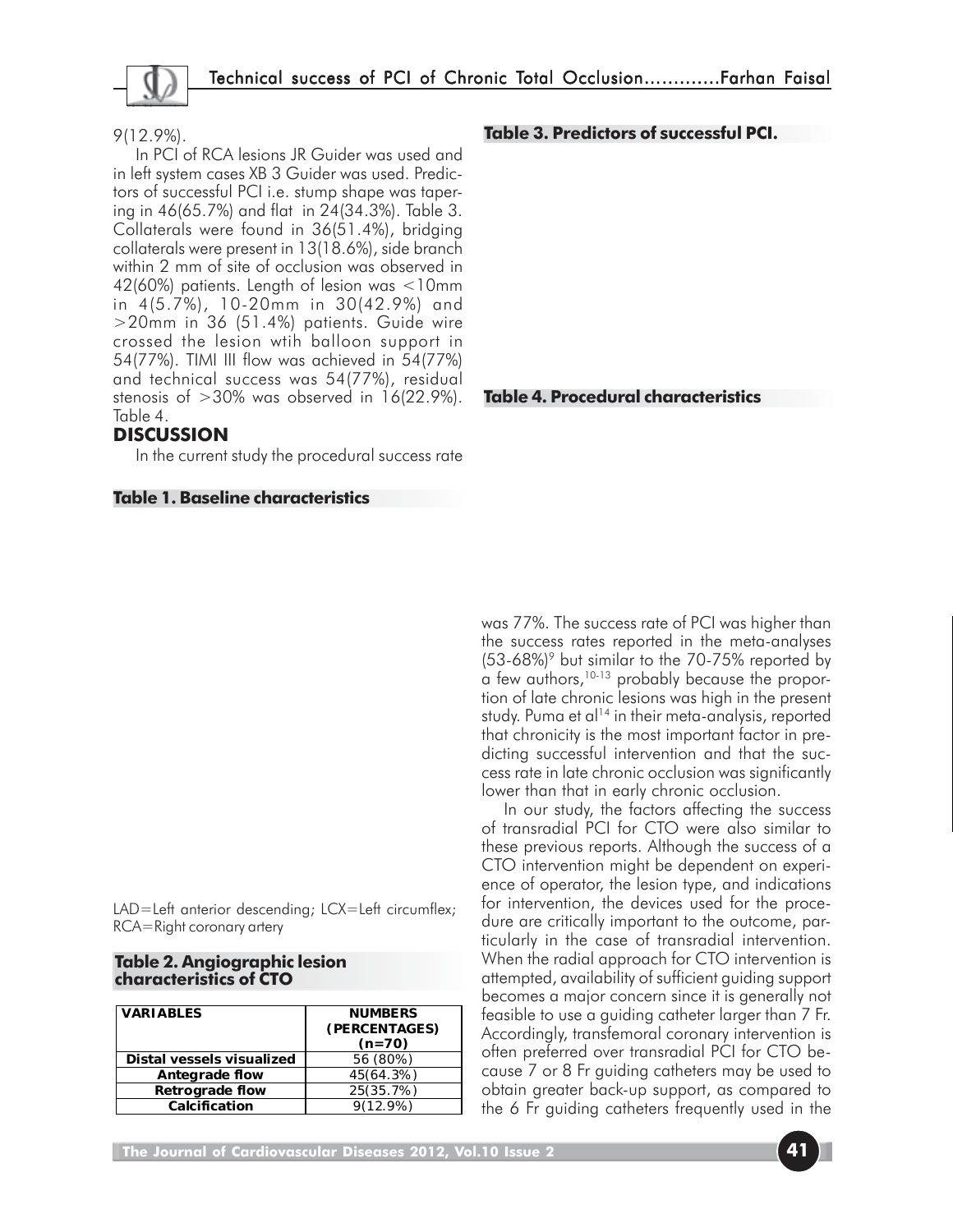transradial approach. However, because catheter materials have improved a great deal, and because special curvature is available to increase support, we were able to achieve sufficient guiding support with a 6 Fr quiding catheter in most cases.

In this study, the selection of guiding catheters was based on the lesion characteristics and the radial artery size. A 6 Fr guiding catheter was most frequently used. The type of guiding catheters used for CTO was similar to those needed for transradial PCI for other coronary lesions. In our study, transradial PCI for a CTO lesion was possible using XB 3.0 guiding catheters in 58.6% when the lesion was in the left coronary artery and in 41.4% Judkins right guiding catheter was used for lesions in the right coronary artery. The Judkins right guiding catheter was used less often, compared with the results reported by Lotan et al<sup>15</sup> who reported that Judkins (JL) guiding catheters were used in 49% of cases for the left coronary artery, while Judkins (JR) guiding catheters were used in 57% of cases for the right coronary artery in transradial PCI.

Kim et al<sup>16</sup> evaluated the feasibility of the transradial coronary intervention (TRCI) in 85 consecutive patients with CTO. Clinical, angiographic and procedural factors were compared between the success and failure groups. An overall success rate of 65.5% (57 of 87 lesions) was achieved with TRCI, and the most common cause of failure was an inability to pass the lesion with a guidewire. A multivariate analysis demonstrated that the most significant predictor of failure was the duration of occlusion. The procedural success rate improved with use of new-generation hydrophilic guidewires. The 6 Fr guiding catheters were used in the majority of the 70 cases (81%). Five cases were crossed over to a femoral artery approach due to engagement failure of the guiding catheter into the coronary ostium because of severe subclavian tortuosity and stenosis in two cases, radial artery looping in one case, and poor guiding support in two cases. There were no major entry site complications.17

Park et al<sup>18</sup> reported 195 patients having total occlusion lesions. Percutaneous coronary interventions were attempted in 136 total occlusion lesions in 134 patients. Successful recanalization with stent implantation was accomplished in 89 lesions, with a procedural success rate of 66.4%. One procedure-related death occurred because of no-reflow phenomenon. After excluding 8 patients with bundle branch block, Q and T wave inversions were observed in 60 (32.1%) and 78 patients (41.7%), respectively. The presence of Q waves was associated with severe angina, decreased left ventricular ejection fraction, regional wall motion abnormality, and T wave inversion, but was not related to procedural success. Percutaneous coronary intervention is a safe and useful procedure for the revascularization of coronary chronic total occlusion lesions. The procedural success rate was not related to the presence of pathologic Q waves, which were associated with severe angina and decreased left ventricular function.<sup>18</sup>

Hoye et el $8$  reported a total of 874 consecutive patients treated for 885 CTO lesions. Mean follow-up time was 4.47+2.69 years. Patients were evaluated for the occurrence of major adverse cardiac events (MACE) comprising death, acute myocardial infarction, and need for repeat revascularization with either coronary artery bypass surgery or PCI. Successful revascularization was achieved in 576 lesions (65.1%), in which stent implantation was used in 81%. At day 30, the overall MACE rate was significantly lower in those patients with a successful recanalization. At 5 years, survival was significantly higher in those patients with a successful revascularization. In addition, there was a significantly higher survival free of MACE, with the majority of events reflecting the need for repeat intervention. Independent predictors for survival were successful revascularization, lower age, and the absence of diabetes mellitus and multivessel disease. Authors<sup>18</sup> concluded that successful percutaneous revascularization of a CTO leads to a significantly improved survival rate and a reduction in major adverse events at 5 years. Most events relate to the need for repeat reintervention, and the introduction of drug-eluting stents, with low-restenosis rates, encourage the development of technologies to improve recanalization success rates. However, failed recanalization may be associated acutely with an adverse event, and new technologies must focus on a safe approach to successful recanalization.

## CONCLUSION

Percutaneous coronary intervention is a safe and useful procedure for the revascularization of coronary chronic total occlusions. Further more the radial artery might be a feasible vascular route in coronary interventions for CTO, with comparable procedural success and no access site complications.